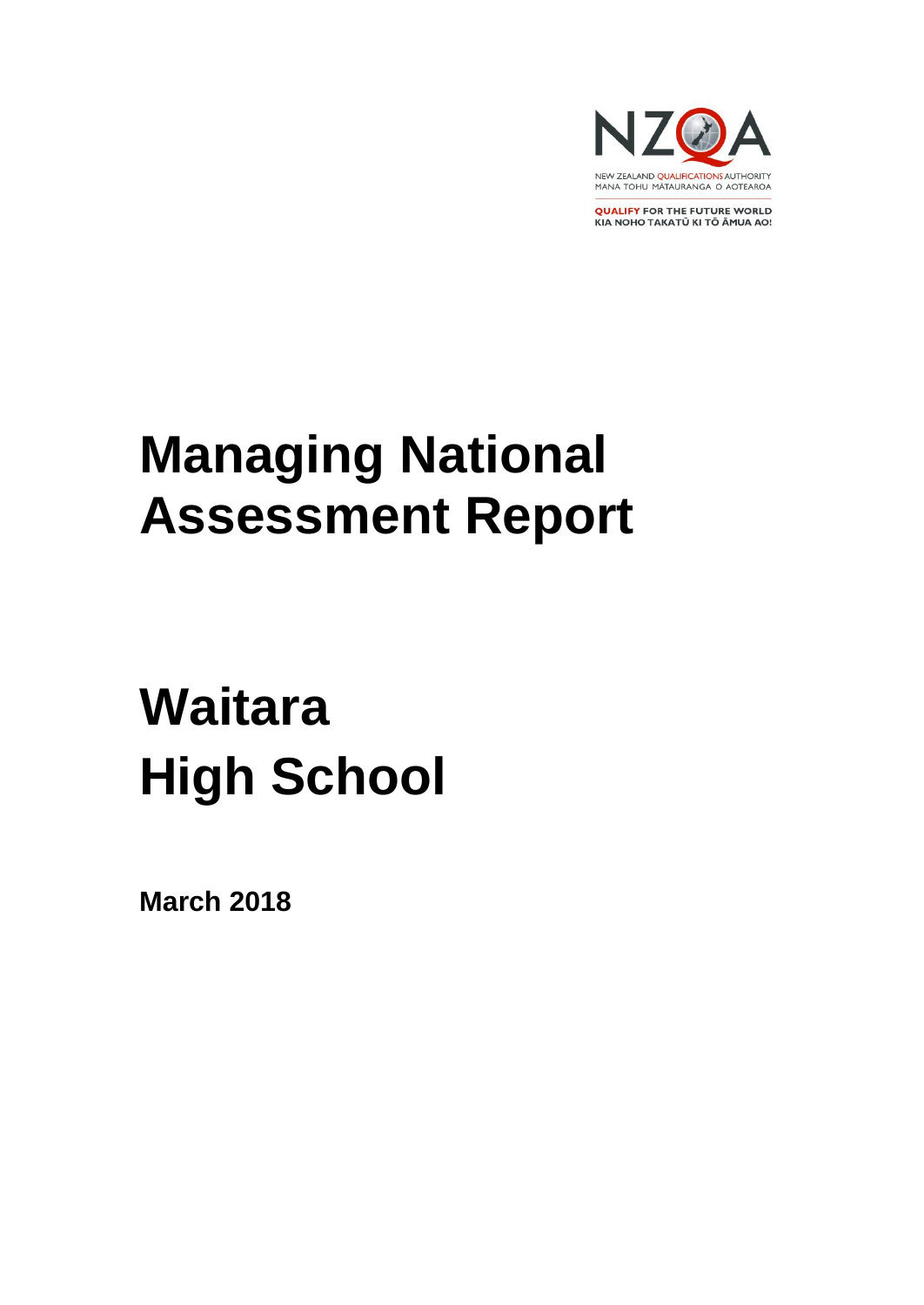## **What this report is about**

This report summarises NZQA's review of how effectively Waitara High School:

- has addressed issues identified through NZQA's Managing National Assessment review and through the school's own internal review
- manages assessment practice for national qualifications
- manages internal and external moderation
- makes use of and manages assessment-related data
- maintains the currency of assessment policy and procedures, and communicates them to staff, students and families.

The summary section evaluates the school's overall effectiveness and provides a broad overview of the review's key findings for all readers. The remaining sections provide detail of these findings for school managers.

## **Why we review how schools are managing national assessment**

The purpose of a Managing National Assessment review is:

- to confirm, in combination with the most recent Education Review Office report, that schools are meeting the requirements of the *Consent to Assess Against Standards on the Directory of Assessment Standards Rules 2011* (CAAS) and its *Guidelines* (CAAS Guidelines) in order to maintain their consent to assess; and
- to help schools achieve valid, fair, accurate and consistent internal assessment according to the requirements of the *Assessment (including Examination) Rules for Schools with Consent to Assess 2018* (Assessment Rules).

### **What are possible outcomes**

Outcomes may include NZQA:

- requiring action from the school where an issue is identified that significantly impacts on the school meeting the requirements of their *Consent to Assess*
- agreeing action with the school where an issue has been identified that could become significant if not addressed
- making suggestions for the school to consider to enhance good assessment practice.

## **What this review includes**

The review has three components:

- The annual external moderation of the school's internal assessment.
- A check on specific aspects of assessment systems on an annual basis.
- A check on the school's assessment systems at least once every four years.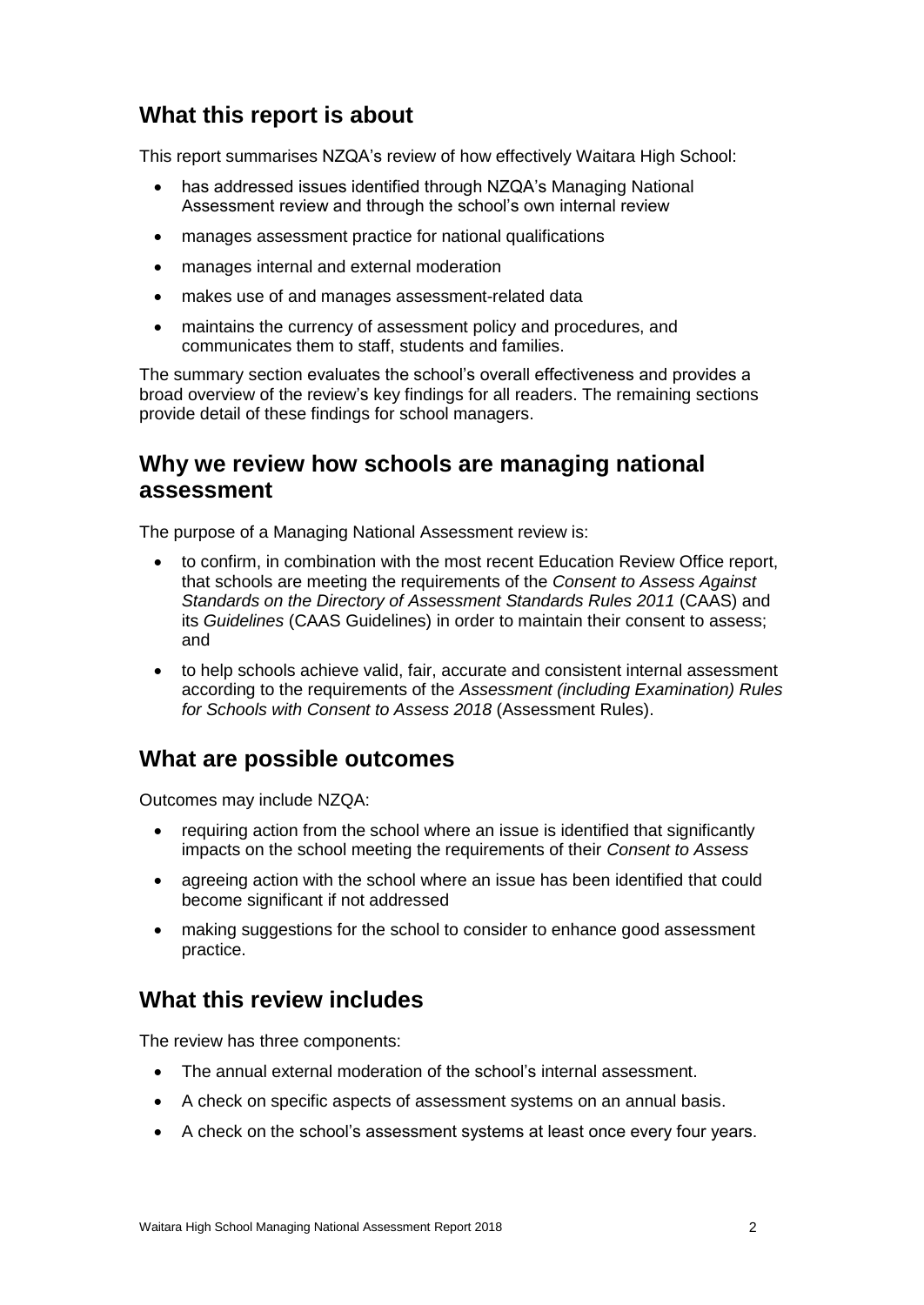## **How we conducted this review**

The review includes examination of documentation from a range of sources and interviewing key stakeholders.

Prior to the visit the school provided the following documents:

- information on their actions and self-review since the last Managing National Assessment report
- *Waitara High School NZQA Student Handbook - 2018*
- *Waitara High School NZQA Handbook – Procedures for 2018*
- a sample of course outlines for Years 11, 12 and 13.

The School Relationship Manager met with the Principal's Nominee, three students, and Leaders of Learning for Arts, English, Mathematics, Physical Education and Health, Science and Social Studies.

There was a report-back session with the Principal, Principal's Nominee and Deputy Principal Curriculum at the end of the review visit to highlight good practice and areas for improvement, with suggested strategies, next steps and to agree on any action required.

### **Back ground information**

The school has recently had a period of uncertainly in school leadership. A Limited Statutory Manager was appointed in December 2015 for Board functions including student achievement and curriculum management. An Acting Principal was in place for two terms in 2016 pending the appointment of a new Principal who took up the position at the start of 2017.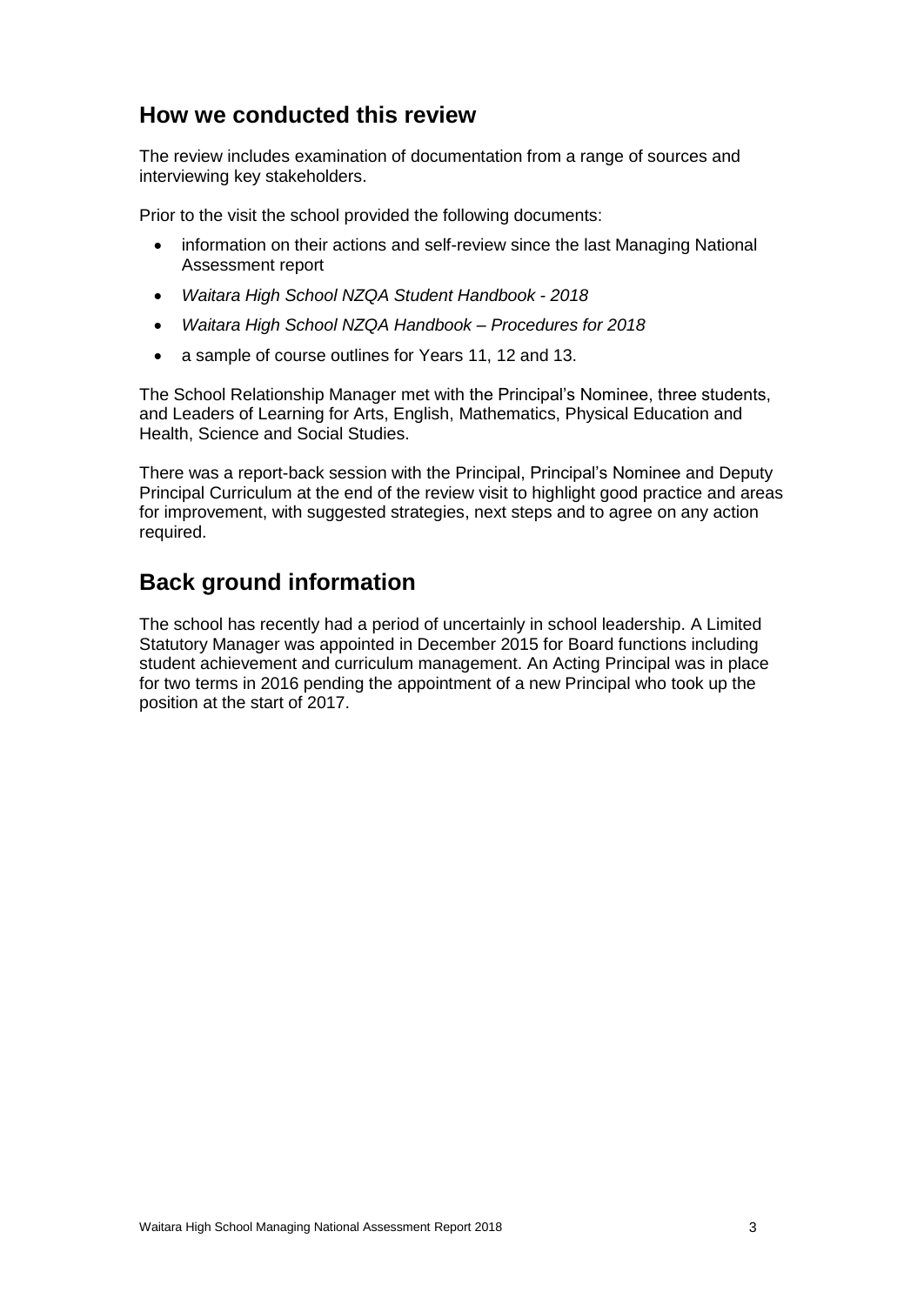## **SUMMARY**

## **Waitara High School**

## **28 March 2018**

#### **Consent to assess confirmed**

This review found that the school is meeting the requirements of the *Consent to Assess Against Standards on the Directory of Assessment Standards Rules 2011*. No significant issues with the school's management of national assessment were found. The school's own review mechanisms allow them to identify and respond to most issues. Therefore, it is anticipated that the next Managing National Assessment review will be conducted within three years.

#### **What the school is doing well**

Waitara High School uses the flexibility of the NCEA model to offer personalised academic and vocational assessment programmes to support the future career aspirations of students. Assessing students when ready through relevant contexts and flexible timeframes is a developing feature of assessment practice.

Effective data analysis supports student achievement through identifying students at risk of not achieving a qualification and enabling targeted support and mentoring. Staff work collaboratively to support student achievement at a subject and qualification level, identifying ways to adapt and individualise assessment programmes to accelerate NCEA achievement.

A sound process is in place to document and monitor internal moderation. The Principal's Nominee meets annually with Leaders of Learning to evaluate their quality assurance processes and follow-up external moderation feedback.

Literacy and numeracy focussed classes assist students to meet the Level 1 NCEA qualification requirement. School-based evidence is used to support special assessment conditions applications to remove the potential financial barrier of a Level C Assessor Report.

The school's communication methods allow staff and students to understand NCEA and school assessment procedures. *Progress and Pathway* interviews with students, including monitoring student achievement goals, and regular progress reports home have been used to further support NCEA understanding with whānau.

#### **Areas for improvement**

To manage internal moderation workload the school plans to clarify with staff that the student work for verification should be purposefully selected and sufficient to confirm assessment decisions are consistent with the standard. Purposeful selection will further support the development of teachers' understanding of grade boundaries.

While the number of internal entries made without a result reported has reduced, the school plans to strengthen checking to ensure that a result is reported for all internal entries or the entry is withdrawn if no assessment has taken place. A further reduction in this measure will fully address the action item in the 2015 review.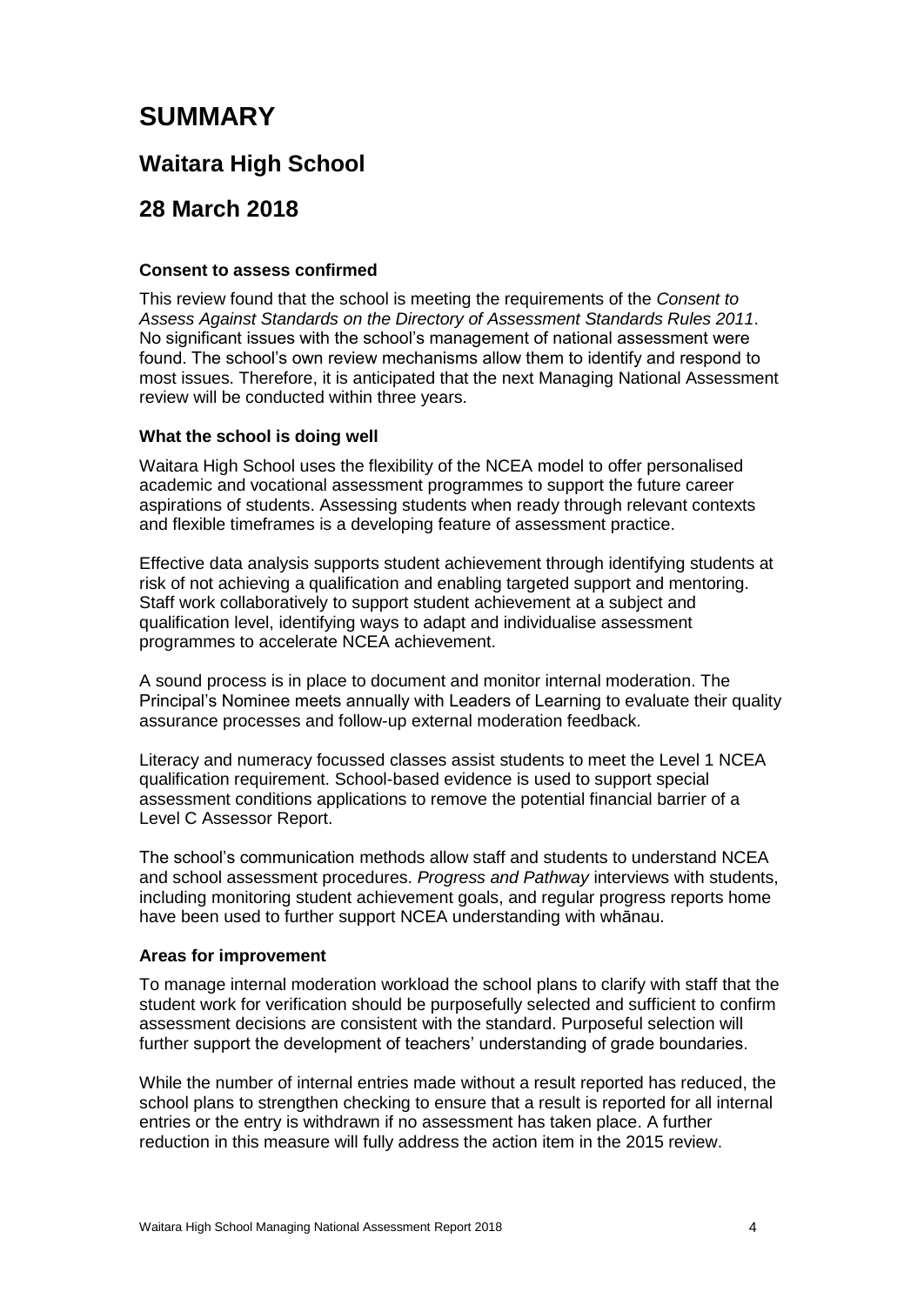The school agreed to clarify correct resubmission practice with teachers as their understanding requires clarification and strengthening to ensure the practice meets NZQA expectations.

The use of a course outline template was recommended at the 2015 review to enable consistent assessment information to be provided to students and whānau. The school plans to use a standardised template that includes standards contributing to literacy and numeracy, and if the course is endorseable for all courses in 2019.

Additional information and refinements are required to the staff and student handbooks to clarify some assessment procedures. When the documents are updated for 2019 the school plans to incorporate the suggested changes.

#### **Agreed action**

The school agreed that a number of actions will improve the quality of their assessment systems. These are to:

- clarify resubmission assessment opportunities with teachers and students
- clarify that student work for verification should be purposefully selected and sufficient
- ensure all internal entries have a result reported or are withdrawn if no assessment has taken place
- develop a course outline template to standardise information provided to students
- update the staff and student NCEA assessment information as outlined in the communication section of this report.

Kay Wilson Manager School Quality Assurance and Liaison

21 May 2018

**NZQA 0800 697 296 www.nzqa.govt.nz**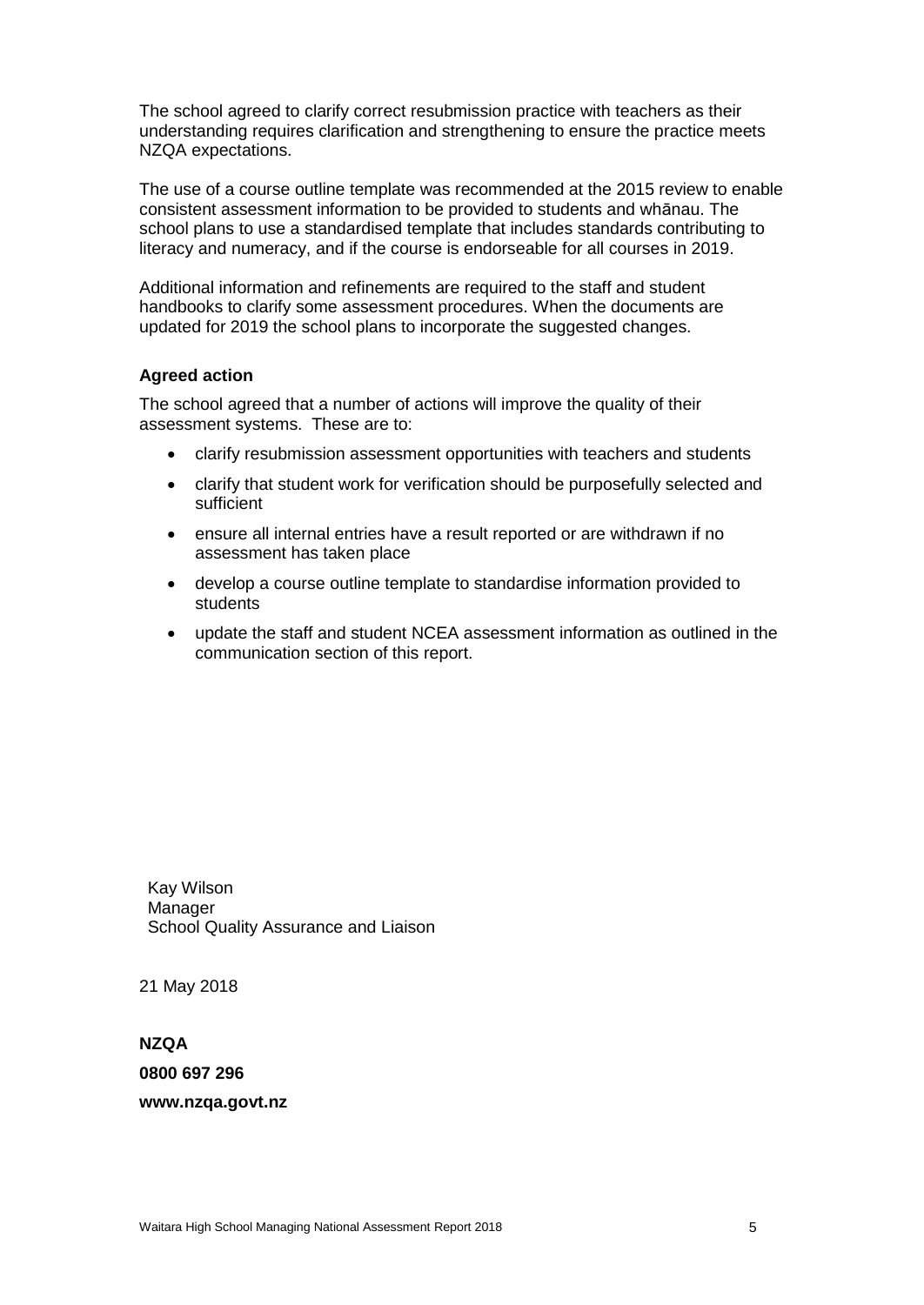## **FINDINGS OF THIS REVIEW**

## **How effectively has the school responded to external and internal review?**

#### **External review**

*Evidence for external review actions having been appropriately and effectively addressed. (CAAS Guidelines 2.6iv, 3iv-3v)*

#### **Action Items from 12 June 2015 Managing National Assessment Report**

There were seven agreed actions from the 2015 review report that would improve the quality of the school's assessment systems. Four have been fully completed.

The 2012 Managing National Assessment review identified the need for the school to:

- ensure that internal entries without a reported result were removed where the student had not had an adequate assessment opportunity
- consider the development of a templated course outline to ensure consistent information is published

The 2015 review identified that these action items were yet to be fully addressed.

The 2018 review identified that while progress has been made on reducing the number of internal entries without a result reported the school acknowledged further strengthening of checking processes prior to the 1 December file submission is required to reduce the number to an acceptable level. The requirement to develop a template to enable consistent course information to students and whānau has yet to be completed and is discussed further in the communication section.

**Response to external moderation outcomes** The school's procedure to follow-up external moderation was strengthened following the 2015 review to include a 'signoff' that actions to address identified issues are completed. The school is aware of a low agreement rate between teachers and moderators in one subject area and is working with NZQA to provide confidence, to the school and NZQA, that assessment decisions are consistent with the standard.

#### **Internal review**

*Evidence found that the school is effectively using its self-review and evaluation processes to identify areas for on-going improvement in assessment practice and procedures, which are then actioned. (CAAS Guidelines 3iv)*

The 5 December 2016 ERO Report identified that '*in 2015 retention in the senior school, NCEA and school leaver qualification data were all well below national figures and those for similar schools'.*

The new Senior Management Team is using the current strategic plan to inform a number of NCEA assessment changes. The strategic plan aims to improve student retention in the senior school, increase the number of school leavers with NCEA Level 2 and improve student NCEA achievement at all levels.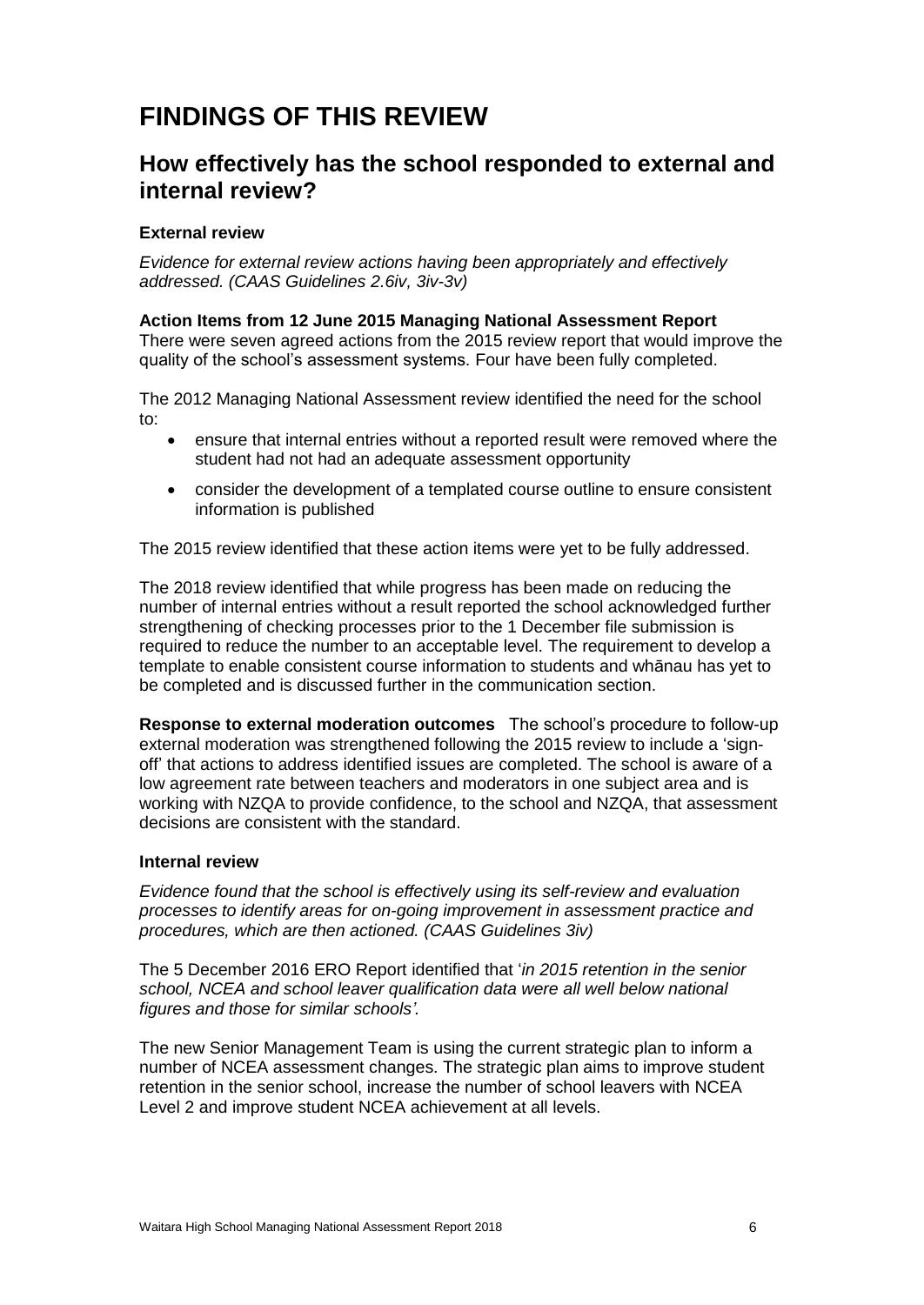Changes made to support these objectives include:

- The introduction of semester courses including offering a choice of standards for students to plan their own assessment programme and an increase in vocationally focussed courses. It is hoped this approach will engage students in the ownership of their own learning and assessment programmes that reflect their ability, allowing them to follow their own interests and aspirations
- The school's system for tracking and monitoring student progress has been strengthened to include a "traffic light" system. At risk students are identified at a subject level, where teachers monitor and support students to gain 14 credits within the subject, and at the at a school level for the NCEA qualification. This change has facilitated early intervention for those identified as at-risk
- A "data wall" of student NCEA progress in the staffroom is used to support staff to have conversations with students on their progress, including congratulations, concerns and available assistance. Students confirmed the monitoring conversations and that they appreciated the affirmation of their progress
- Students are not given examination leave at the end of the year but are required to complete unfinished internal assessment. The school determines this change to be another factor contributing to improved NCEA student achievement
- Mentoring, Coaching Groups and *Progress and Pathway Interviews* are used to assist students to set future goals, plan their course of study, monitor progress, and to take greater responsibility for their NCEA progress. Regular credit progress reports are provided to students and parents to support ongoing monitoring.

These changes are contributing to student achievement, for Level 1 and 2, improving to be above the national and decile roll-based statistics and provide evidence of the school's capacity to review the effectiveness of its assessment practice in meeting student needs and school achievement goals. The new Senior Management Team is developing a proactive review culture to ensure assessment quality and meeting of student needs.

#### **No action required**

No issues with the school's response to NZQA external reviews and/or its self-review of assessment systems and practice were identified during this review.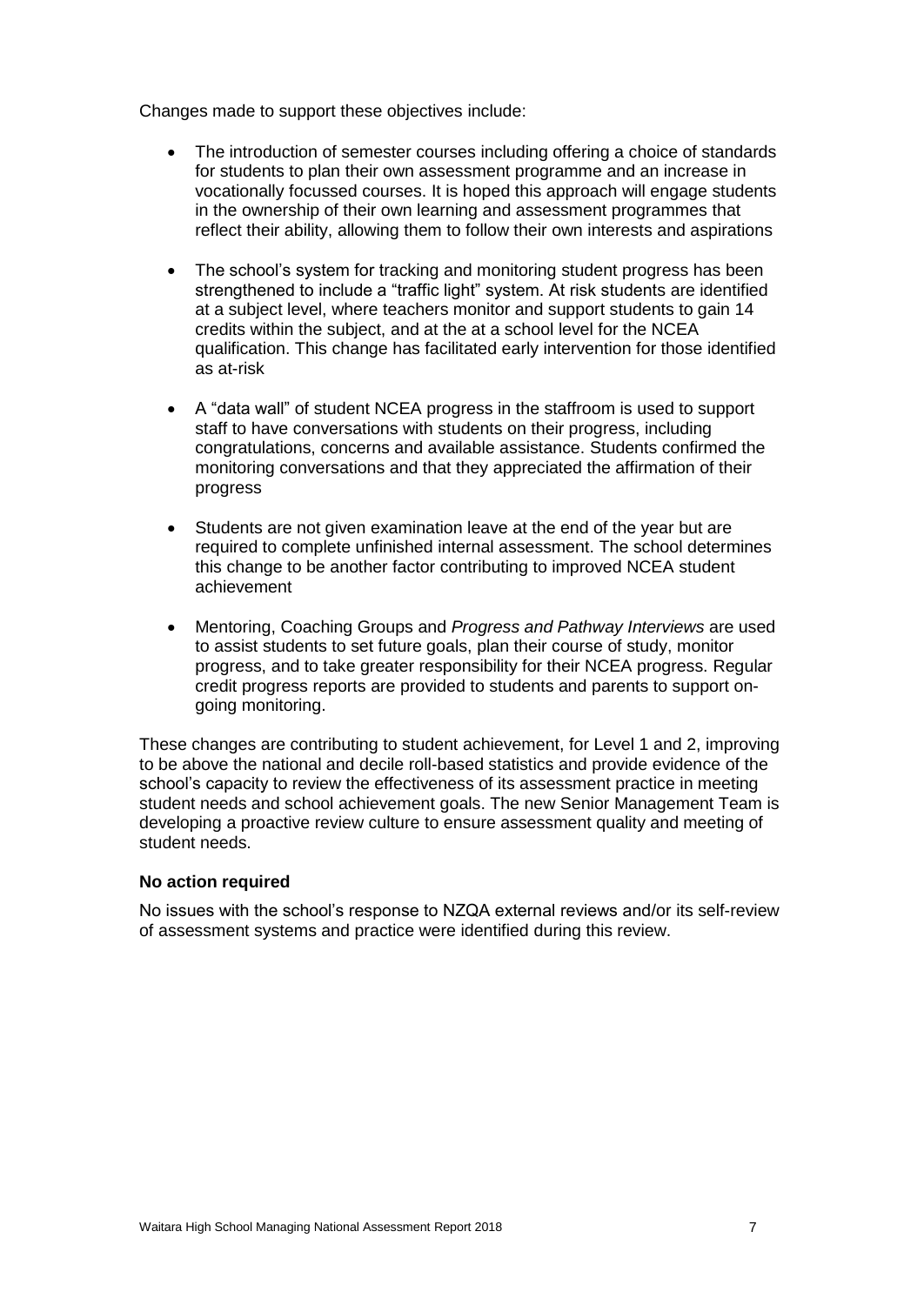## **How effectively does the school's assessment practice meet the needs of its students?**

*Evidence for assessment practice meeting student needs. (CAAS Guidelines 2.5v-vii, 2.6i & ii and Assessment (including Examination) Rules for Schools with Consent to Assess 2018 5.5)*

#### **Waitara High School has effective processes and procedures for meeting the assessment needs of their students by:**

- differentiating assessment programmes to enable students to undertake an assessment course that meets their needs, ability and future pathway including:
	- o assessing students when ready through flexible timeframes
	- o enabling students to choose their own context for an assessment activity
	- $\circ$  negotiating with students the standards to be undertaken in their assessment programme by offering a menu of standards
	- o offering a range of vocational assessment programmes including Hospitality and Early Childhood Education
	- o offering assessment programmes with fewer credits so students have the opportunity to "do less better"
- gathering achievement evidence from student activities outside of the classroom
- accelerating numeracy and literacy progress in Years 9 and 10 to enable students to better meet the NCEA requirements including offering specific literacy and numeracy assessment programmes.

#### **Waitara High School has effective processes and procedures for:**

- reporting Not Achieved for proven breaches of the rules and where students have had an adequate assessment opportunity but provide no work
- consistently managing missed and late assessment by the Leader of Learning being responsible for granting these
- using appropriate material for assessments that could potentially be used for a derived grade
- monitoring the authenticity of student work
- meeting the requirements of the *Privacy Act 1993*.

#### **Clarification of resubmission opportunities is required** Inconsistent resubmission practice was described by teachers. Resubmissions should be offered close to the original assessment and only to individual students who are on the grade boundary and can independently identify the error or omission and correct it themselves. The school agreed to clarify this processes with staff to ensure consistent and correct resubmission practice.

**School-based evidence to support special assessment condition applications is developing** Since 2015, the school has increased the identification of students requiring special assessment conditions. Attendance at NZQA-run Special Assessment Condition Seminars has provided staff with the knowledge and confidence to support applications with school-based evidence. Using school-based evidence removes the potential financial barrier of a Level C Assessor Report. This addresses the agreed action from the 2015 review.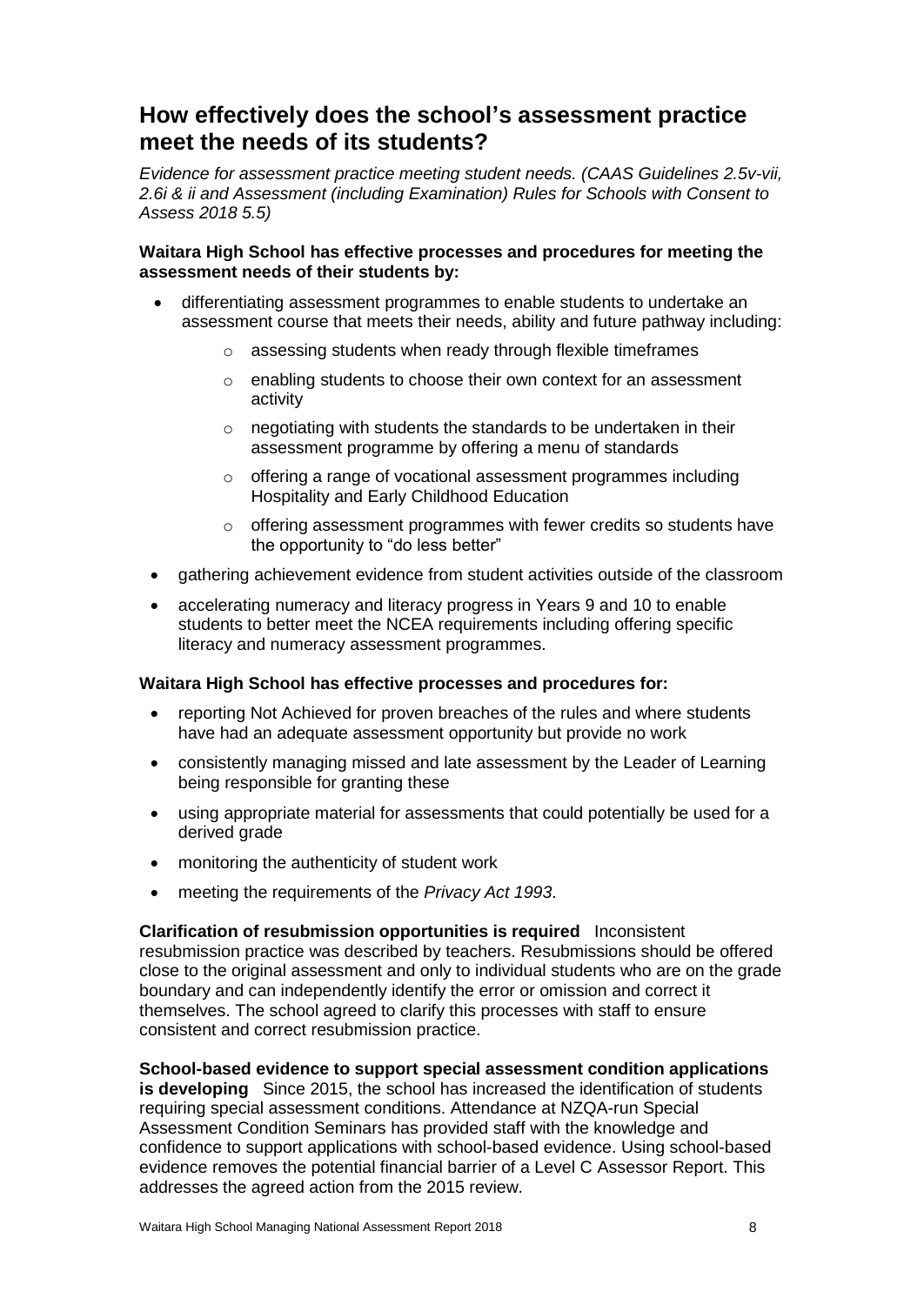**Supporting Māori achievement is a focus for all teachers** Māori achievement has improved significantly at all levels, with Level 1 and 2 achievement now above national and decile figures. Professional learning to support teachers to provide relevant contexts for learning and assessment alongside the school's tracking and monitoring, and keeping whānau informed of student progress, have been contributing factors to this improvement.

#### **Agreed action**

NZQA and senior management agree on the following action to improve the management of assessment for national qualifications. Senior management undertakes to:

• clarify resubmission assessment opportunities for teachers and students.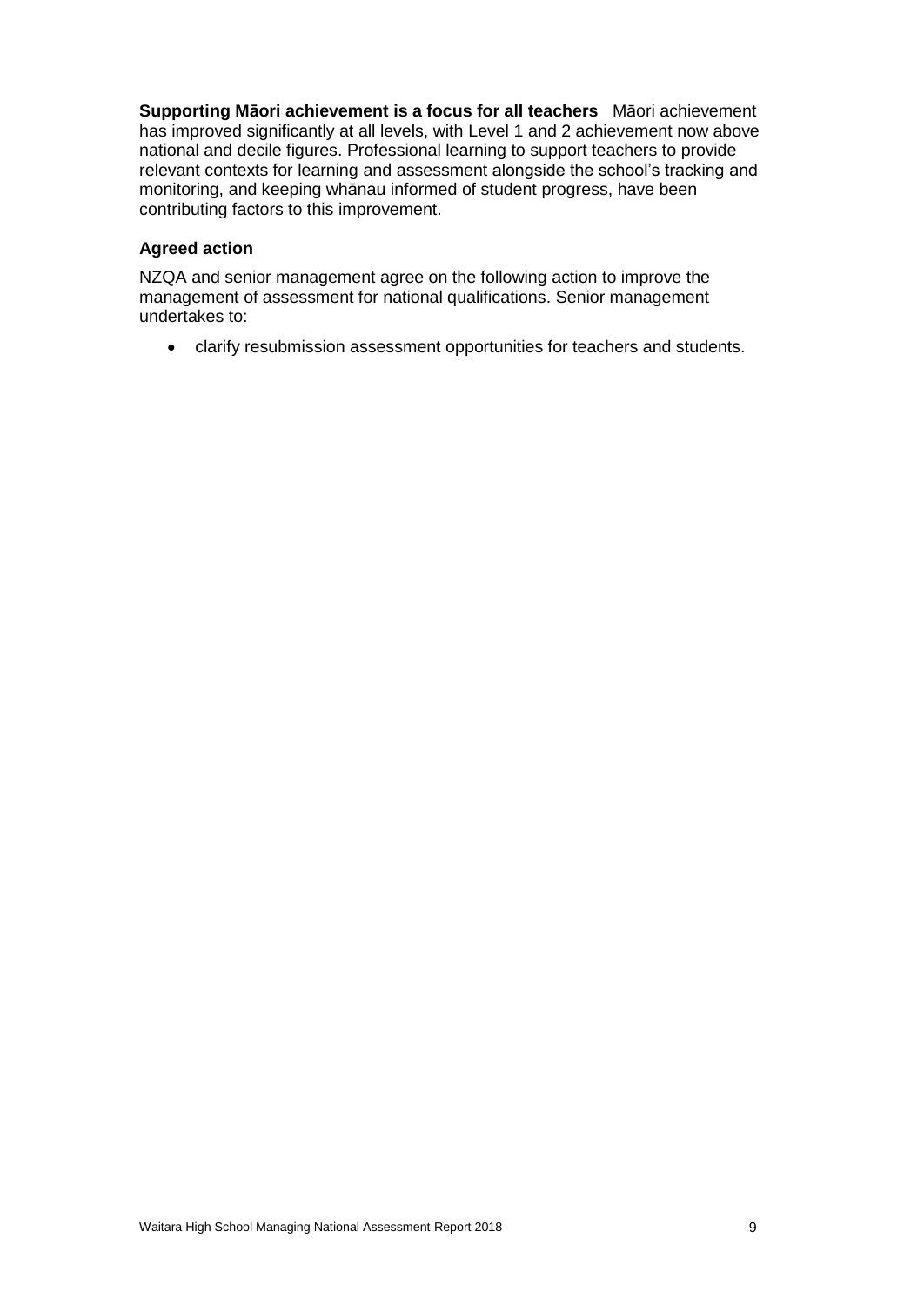## **How effectively does the school's internal and external moderation assure assessment quality?**

*Evidence for internal and external moderation ensuring assessment quality. (CAAS Guidelines 2.6iii & vi, and Assessment (including Examination) Rules for Schools with Consent to Assess 2018 6.4b)*

#### **Waitara High School has effective processes and procedures for managing internal moderation by:**

- ensuring teachers are provided with clear expectations on internal moderation requirements
- documenting the internal moderation process for each standard assessed before results are reported to NZQA
- using subject specialists from outside of the school to verify assessor judgements
- using exemplars to support assessment decisions
- requiring Leaders of Learning to complete an annual Quality Assurance report including an interview with the Principal's Nominee to confirm internal moderation processes have been followed and credible results reported.

#### **Waitara High School has effective processes and procedures for managing external moderation by:**

- ensuring samples of student work are provided for external moderation by being adequately stored
- using a random selection method that meets current NZQA requirements
- following up on external moderation feedback, including documenting actions and monitoring that agreed actions are completed.

**Clarification of verification process** Internal moderation is an embedded process in the six departments reviewed. However, inconsistent verification practice was described and sighted including limiting the verification sample to eight or four samples, verifying all student work where there are fewer than 10 students in a class, and verifying an additional sample following a robust panel marking process. Documenting the verification discussion or final grade awarded was not completed on all coversheets sighted.

To strengthen the verification process and assist with managing teacher assessment workload, the school agreed to clarify that work for verification should be purposefully selected and sufficient to provide assurance that grades awarded are at the standard. The purposeful selection, for example, at grade boundaries or where a teacher is unsure, will assist with managing teacher assessment workload, support teachers understanding of grade boundaries and provide future benchmarks.

**Making the random selection for external moderation at the time of assessment completion is recommended** Some teachers interviewed identified the additional workload involved in preparing the random selection for the school's 1 April submission date. As discussed at the review, the school is encouraged to consider making the random selection immediately after completion of assessment and store the assessment material, so that it was readily available if selected for external moderation.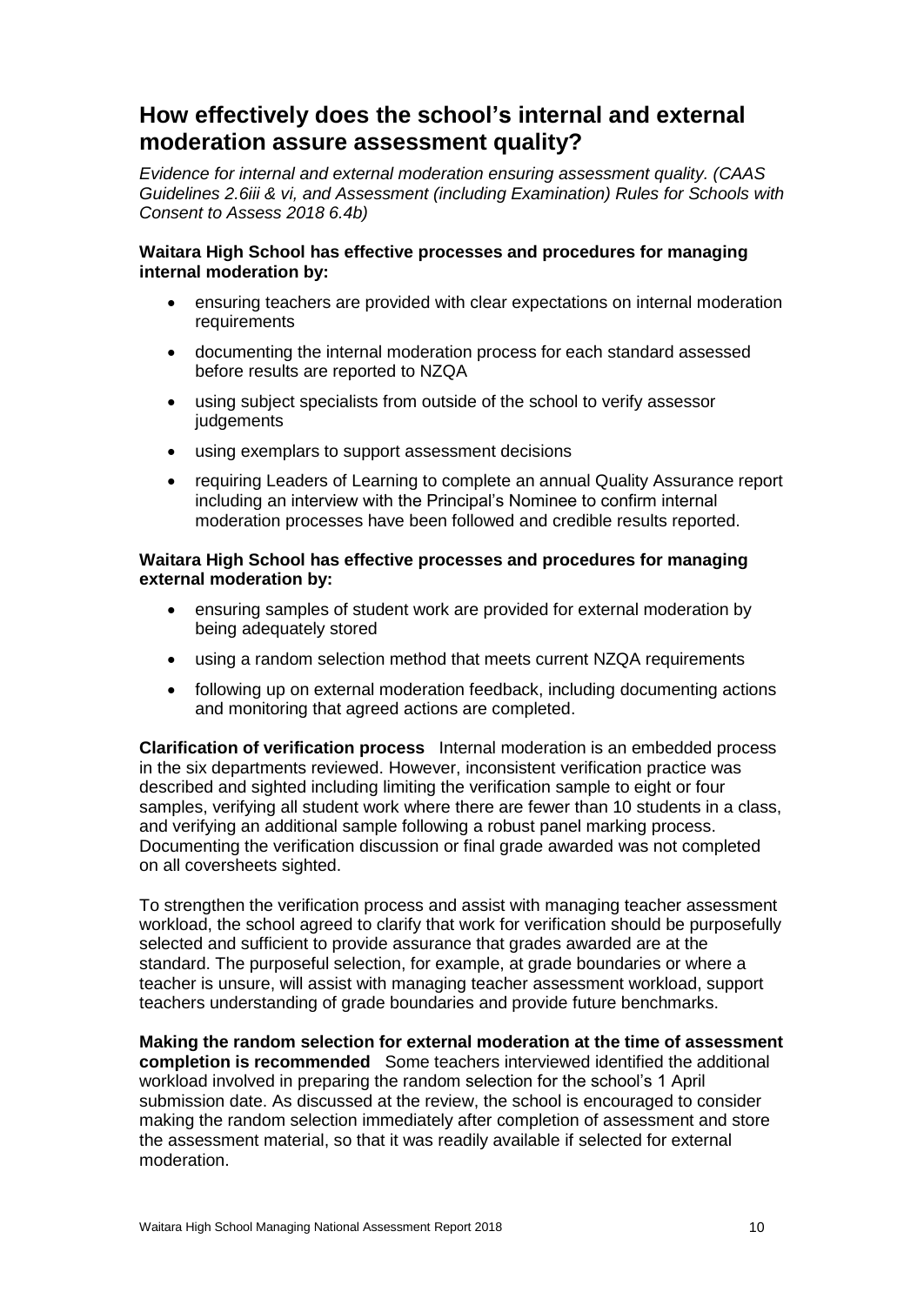#### **Agreed action**

NZQA and senior management agree on the following action to improve the school's internal and external moderation to assure assessment quality. Senior management undertakes to:

• clarify that student work for verification should be purposefully selected and sufficient.

#### **For consideration**

To extend school practice in assurance of assessment quality, the school is encouraged to consider:

• completing the random selection for external moderation at the time the assessment is completed.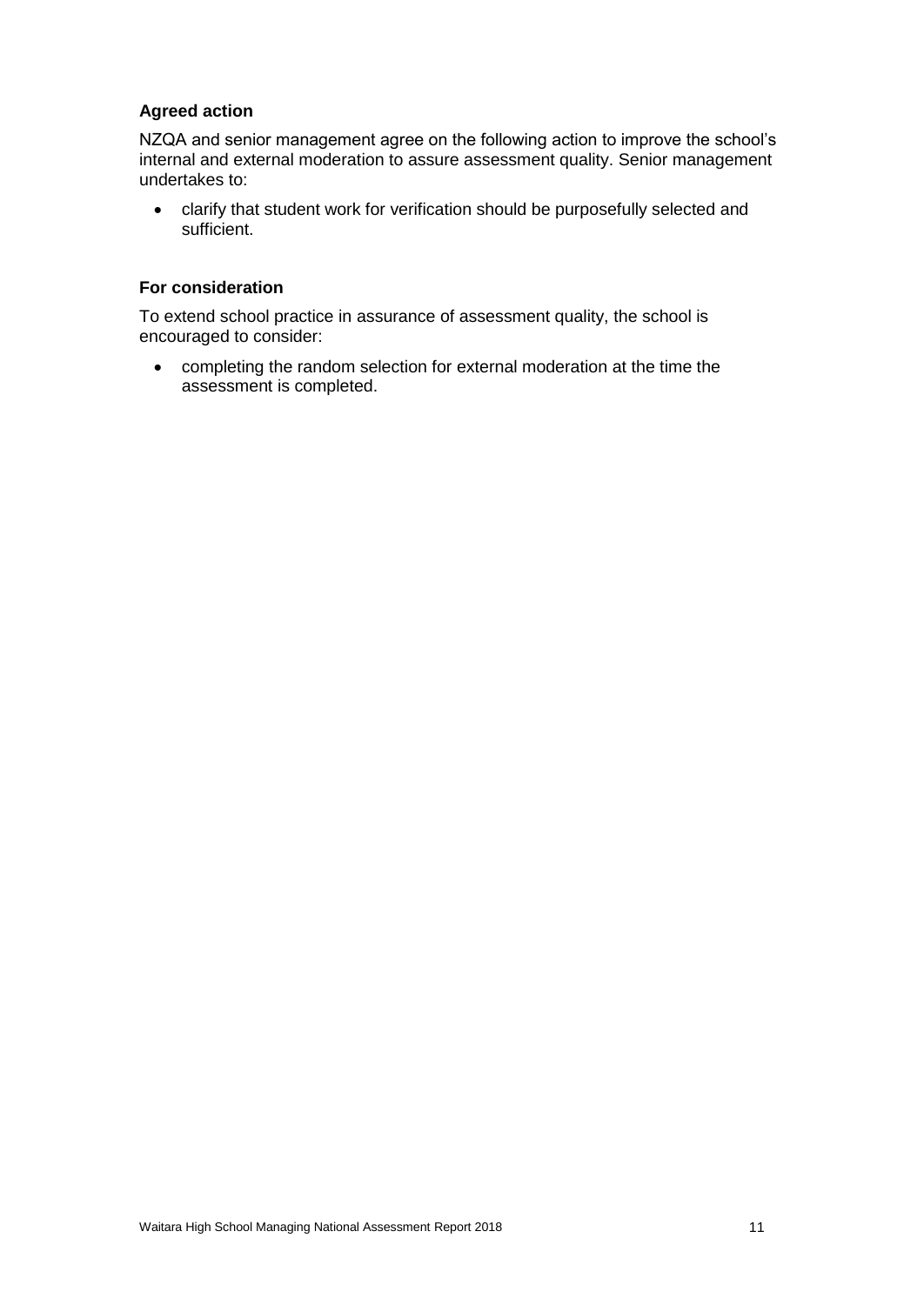## **How effectively does the school manage and make use of assessment-related data?**

*Evidence for data management and use supporting student achievement outcomes. (CAAS Guidelines 2.6v, 2.7i-iii)*

#### **Waitara High School effectively:**

- **uses assessment-related data to support achievement outcomes for students by:**
	- o monitoring student progress, identifying students at risk of not achieving a qualification and providing support including negotiating programme changes
	- o operating a traffic light system to assist subject teachers and Deans to monitor student progress against set subject and NCEA credit targets, to identify where additional support is required
	- o supporting students and parents to track NCEA progress using the parent portal
	- $\circ$  annually reporting to the Principal and Board of Trustees an analysis of NCEA achievement.
- **manages assessment-related data by:**
	- o using the Key Indicators to identify and resolve data submission errors
	- o reporting results and entries to NZQA in a timely manner
	- o ensuring a Memorandum of Understanding is held for all external provider codes grades are reported against.

**Ensuring all internal entries have a result reported** The school has reduced the high number of internal entries without a result reported over the past two years. This was an agreed action in the 2015 review. However, the number should be reduced further as they are still significantly above what is an acceptable level. The use of NZQA reports prior to 1 December can assist with ensuring that a result is reported or the entry withdrawn if no assessment has taken place.

**Effective use data to monitor student NCEA achievement** The more systematic tracking of individual student progress, early identification of students at risk and introduction of mentoring are contributing factors to the school's improved achievement. Achievement targets for each term, by level and for merit and excellence grades are set and published using an NCEA "Data Wall". This keeps staff informed of student progress against school targets and provides the opportunity to work collaboratively to support achievement targets.

#### **Agreed action**

NZQA and senior management agree on the following action to improve the management and use of assessment-related data. Senior management undertakes to:

• ensure all internal entries have a result reported or are withdrawn if no assessment has taken place.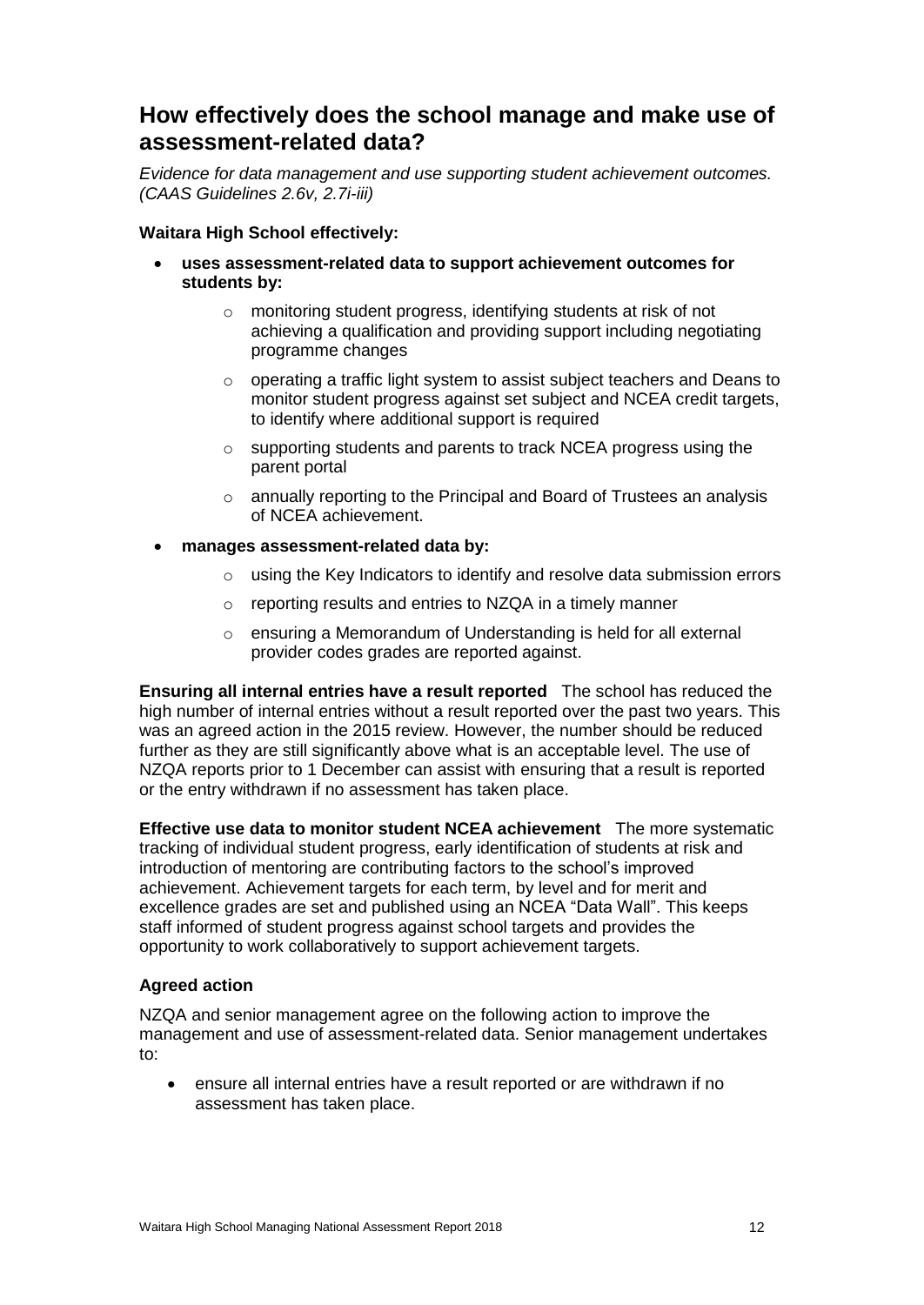## **How effectively does the school's communication inform staff, and students and their families about assessment?**

*Evidence for school communication promoting understanding of assessment. (CAAS Guidelines 2.4i(f), 2.4v, 2.6vii, 2.7ii(b))*

#### **Waitara High School has effective processes and procedures for:**

- reviewing communications to ensure they are current
- assisting students and whānau to monitor NCEA progress through the parent portal
- keeping whānu informed of their student's progress with 3 weekly progress reports and *Progress and Pathway* meetings
- communicating NCEA assessment policy and procedures to students and their whānu using a range of media.

#### **Waitara High School assists common understanding of assessment practice by:**

- checking that Leaders of Learning and students are following processes
- checking that students understand what they need to achieve a qualification
- using Leaders of Learning and staff meetings to clarify changes to procedures and expectations, and to provide the opportunity to discuss assessment best practice.

**Amendments to staff and student handbooks** The staff and student handbooks were reviewed in 2016 and are relevant documents presented in plain English. The school agreed that when the handbooks are next updated the following additions and clarifications would be included.

- **In the student handbooks add:**
	- o that students can appeal any assessment decision
	- $\circ$  that Not Achieved is reported for proven breaches of authenticity and where a student has had an adequate assessment opportunity and provided no work.
- **In the staff handbook:**
	- o that students can appeal any assessment decision
	- o include information on the justification and verification process for marking an assessment that could be used for a derived grade
	- o clarify resubmission and further assessment opportunities by putting them under separate headings
	- o note that work selected for verification should be purposefully selected at grade boundaries and/or where unsure, and be sufficient to be confident decisions are consistent with the standard.

**Course outline information provided to students is to be reviewed** The school agreed, at the 2015 review, to introduce a common template for course outlines. A standardised template will assist with understanding and ensure consistent and sufficient information is provided to students. Senior Management agreed to work to have this action item addressed for the 2019 year. Use of the assessment statement